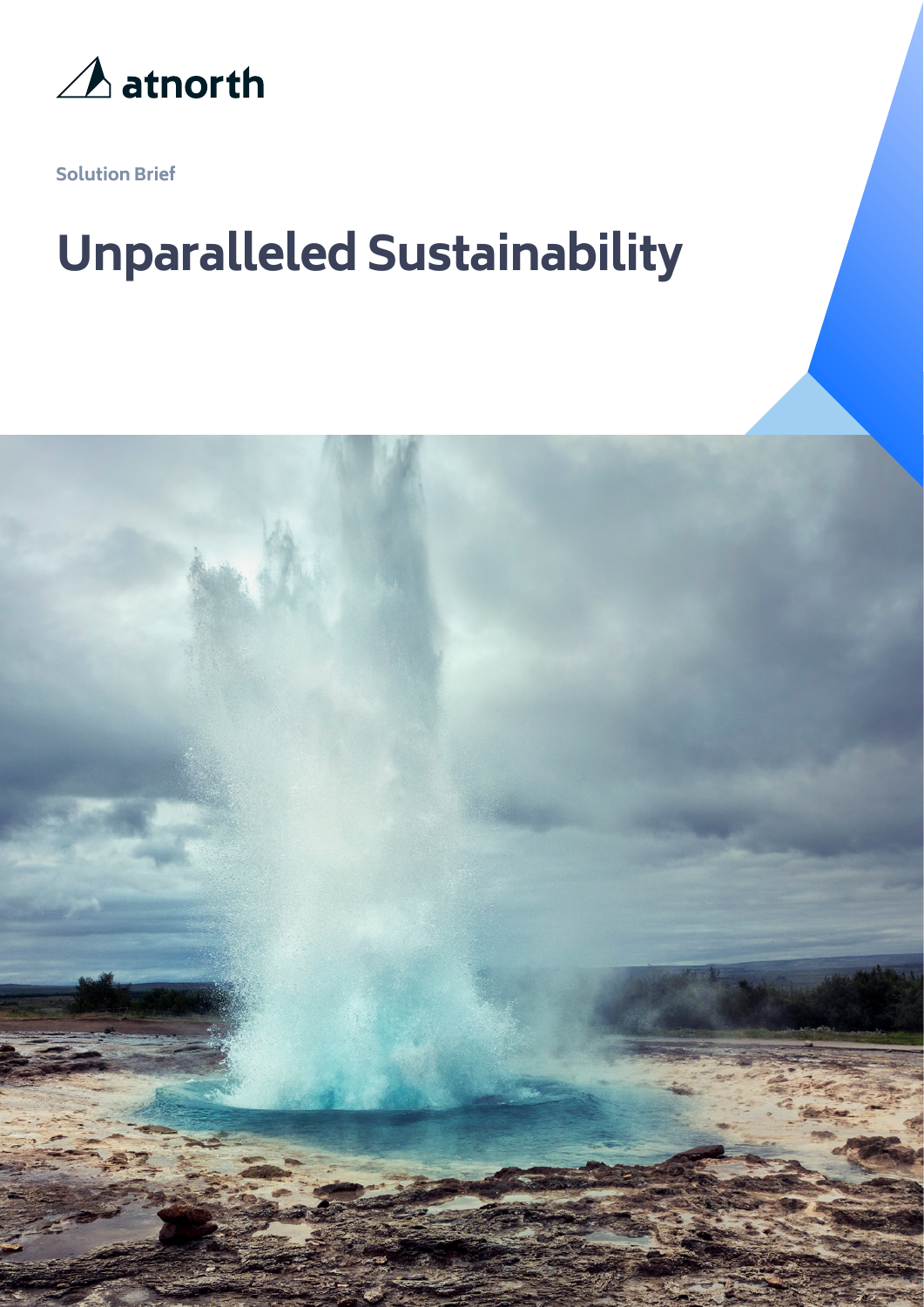

**atNorth is continuously adapting its infrastructure, management and operations so that all products, instruments and materials are used to their maximum and for their highest value.** 

**One of atNorth**'**s sustainability goal is to add circular solutions in our operations when it comes to replacement of equipment, devices and materials.** 

atNorth supports the **HS ORKA Resource Park** which promotes the concept of society without waste by relying on geothermal energy that powers the park; the company harnesses clean, cool air to power its data centers; it leverages heat from infrastructure hosted in the data center through its partnership with Sweden's energy provider **Stockholm Exergi**; lastly atNorth chooses only quality building materials to erect its office buildings and data centers.

#### **[Goin](https://www.stockholmexergi.se/)g Geothermal**

atNorth's **ICE02 data center** was built in close proximity to **HS Orka's**  geothermal power plants so it could rely on their clean energy supply.

As part of [this paradigm, all cust](https://advaniadc.com/about/locations/mjolnir-data-center)omers that rely on atNorth's high-performing computing services and data center facilities [become](https://www.hsorka.is/en/)  indirect sponsors of our climate benchmark, which is to have very low to zero carbon footprint from our operations. The domino effects also extend to atNorth's growing partner network, including vendors, suppliers and contractors.

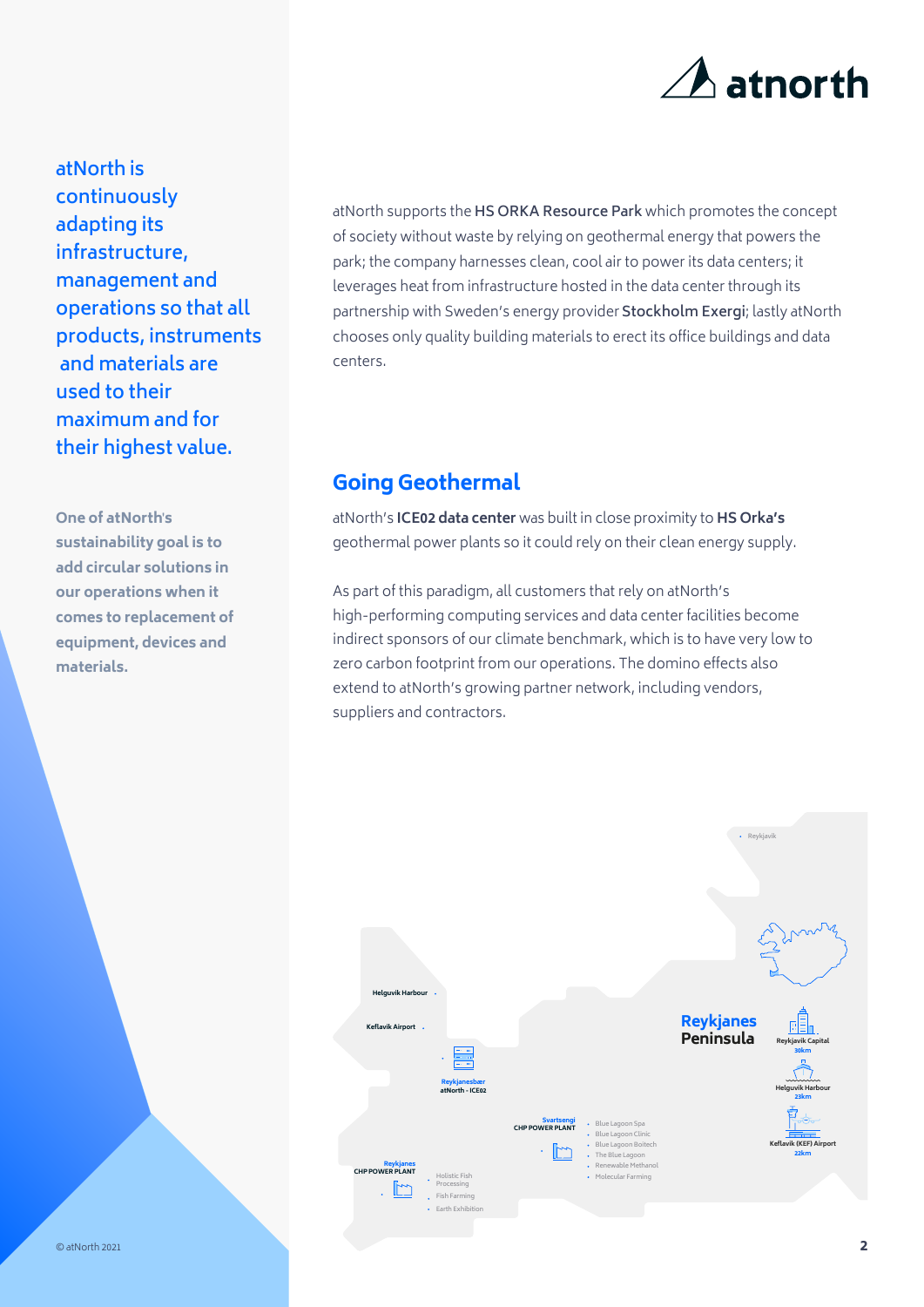

**The glulam framework has the lowest contribution in various environmental impact categories when compared to other frameworks, such as steel and concrete which are both more taxing on the environment.**

#### **Harnessing Clean Air**

To provide their services, data centers must constantly cool their systems in order to ensure maximum compute performance of their clusters. This is taxing on the environment because most data centers waste 90% of energy they use, leaving behind a huge carbon footprint.

But atNorth's data centers use cold air for cooling. The system harnesses the Nordic country's cool climate temperatures and circulates only the filtered outdoor air in its server rooms. Doing so helps create ideal conditions for cooling the systems which can drain more than 50% of power in an average data center.

#### **Leveraging Heat Waste**

harness the waste heat generated by the center's computing equipment. atNorth has partnered with Sweden's energy provider Stockholm Exergi for the construction of a new data center in Stockholm. The aim for that data center is to

Under the partnership, atNorth is building a data center in Stockholm Data Parks and will use the heat generated by servers hosted in the data center for local house-heating in Sweden's capital. This arrangement will utilize heat that would otherwise go unused for the benefit of the community. The result will be a steep increase in the data center's energy efficiency and a leap beyond only power efficiency for the benefit of atNorth's customers and the environment.

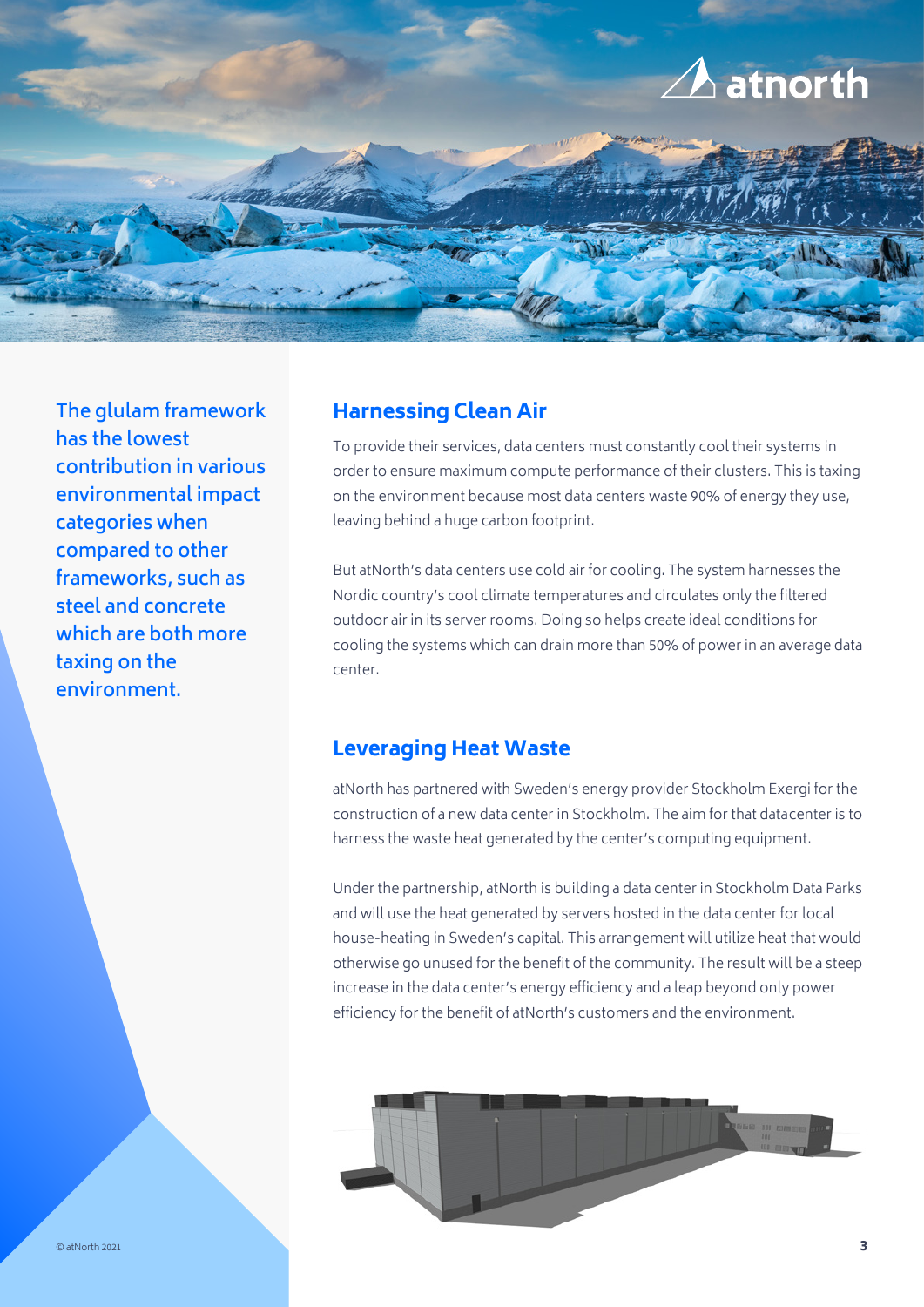

**The environmentally friendly effect is even greater when we take into account the entire atNorth's stakeholder network that includes vendors, marketing partners and freelance contributors.**

## **Choosing quality building materials**

One of atNorth's sustainable goal is to choose sustainable building materials with the lowest environmental cost as possible. atNorth has primarily relied on the structural engineered wood products or glued laminated timber, more popularly known as glulam, to erect its data centers.

#### **Carbon emissions**

Sustainability and renewable power sources continue to be major factors that drive our customers to buy atNorth's data center services and high-performance computing services (HPC). The use of renewable energy and promoting alternatives to the fuel economy have been part of atNorth's DNA since its founding in 2010. We're building solutions that aren't just carbon neutral but create a benefit for the environment by removing additional carbon dioxide from the atmosphere in collaboration with companies that have gold standard or higher quality in removing carbon from the atmosphere.

### **atNorth geothermal operations**

atNorth's **ICE02 data center** gets its power from **HS Orka's** which has two nearby geothermal power plants, one in Svartsengi and the other on Reykjane[s. Both use a sustaina](https://advaniadc.com/about/locations/mjolnir-data-center)ble infrastructure t[o produce](https://www.hsorka.is/) electricity and hot water. The plant's condensers are cooled by clean seawater that is filtered through lava layers and extracted from the sea using boreholes. Each condenser uses about 1,600 liters of water per second. The plants recycle the excess seawater to power a wide range of businesses that make up the Resource Park tech hub in the Suðurnes region on Iceland's southwest coast. As a result, the park enables more carbon dioxide to be removed from the atmosphere than is released during the cre[ation of geotherm](https://www.resourcepark.is/)al energy. The Resource Park promotes the idea of society without waste through geothermal operations.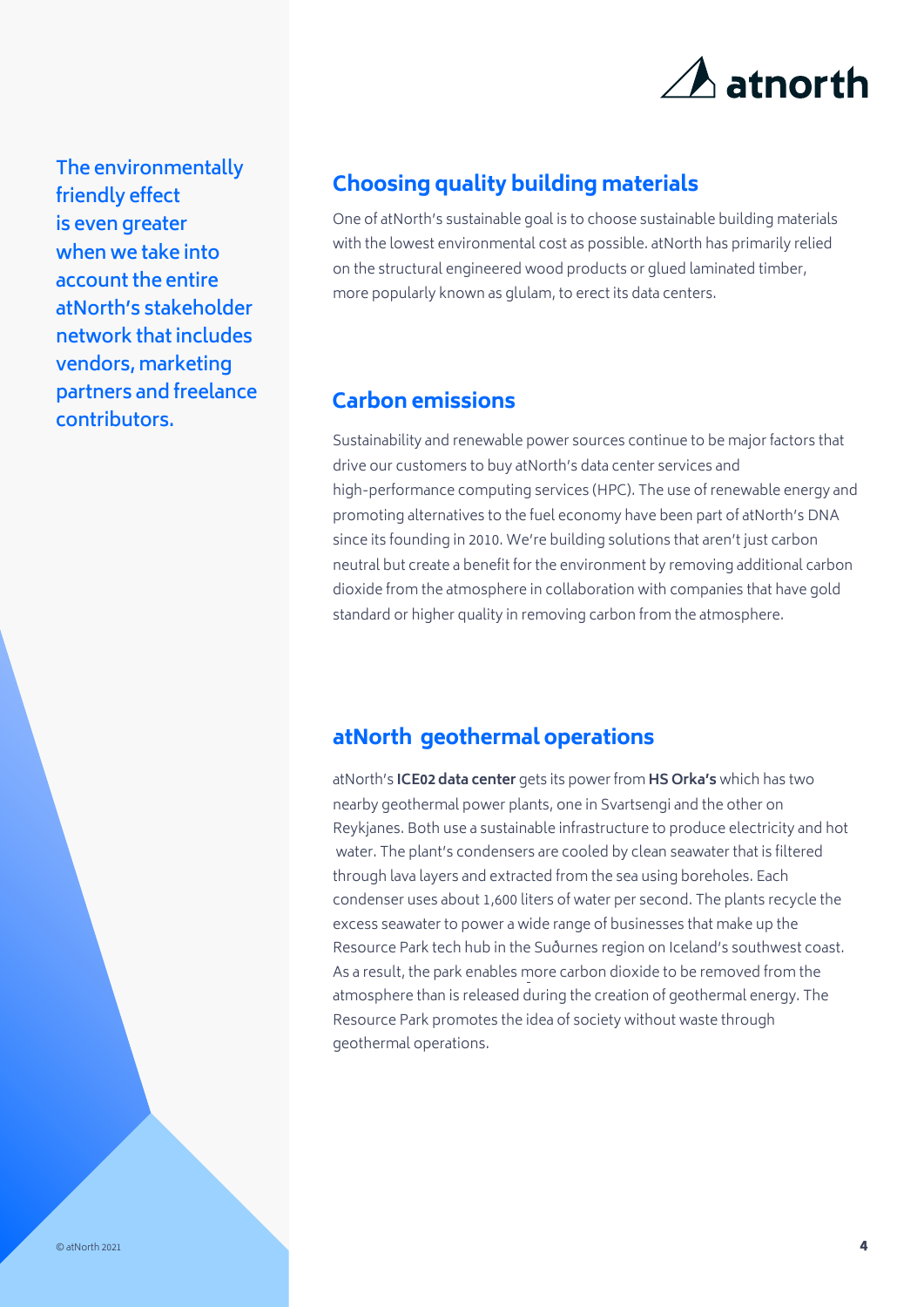

**atNorth's Swedish expansion enables them to promote sustainable operations beyond Iceland as it strengthens international competitiveness, boosts operational security and efficiency and improves customer service.**

Being connected to the park has been an important milestone on our journey towards our climate ambitions. By getting the power from HS Orka, the park's geothermal electricity provider, atNorth's ICE02 data center has joined circular economy that eliminates waste through continual use of every resource. All resource streams that flow to and from the companies in the park are utilized as responsibly as possible for the benefit and further progress of the community.

Under this model, when our customers buy and use atNorth's services from the Icelandic Data Center, they leverage a unique opportunity to become carbon neutra. When costumers colocate within atNorth's Icelandic data center facilities, they enter a sustainable world where innovation thrives.



#### **atNorth harnesses clean air**

One of the main challenges in the data center industry is ensuring continual cooling throughout the day, which is costly and comes with an environmental impact. As the global reliance on internet-connected devices continues to grow at dizzying speed, server farms that store digital data are expanding in parallel. The use of data centers is expected to jump to 4.5% of global electricity usage by 2025 from 0.9% in 2015, a ResearchGate report showed. According to scientific journal Nature information and communication technology sector's carbon footprint is on a par with the aviation industry's emissions from only fossil fuel.

atNorth reduces its carbon footprint through its data centers in more than ways than only relying on geothermal power. The cooling system used by atNorth's data centers was designed to take advantage of northern hemisphere climate of moderate temperatures and dew points.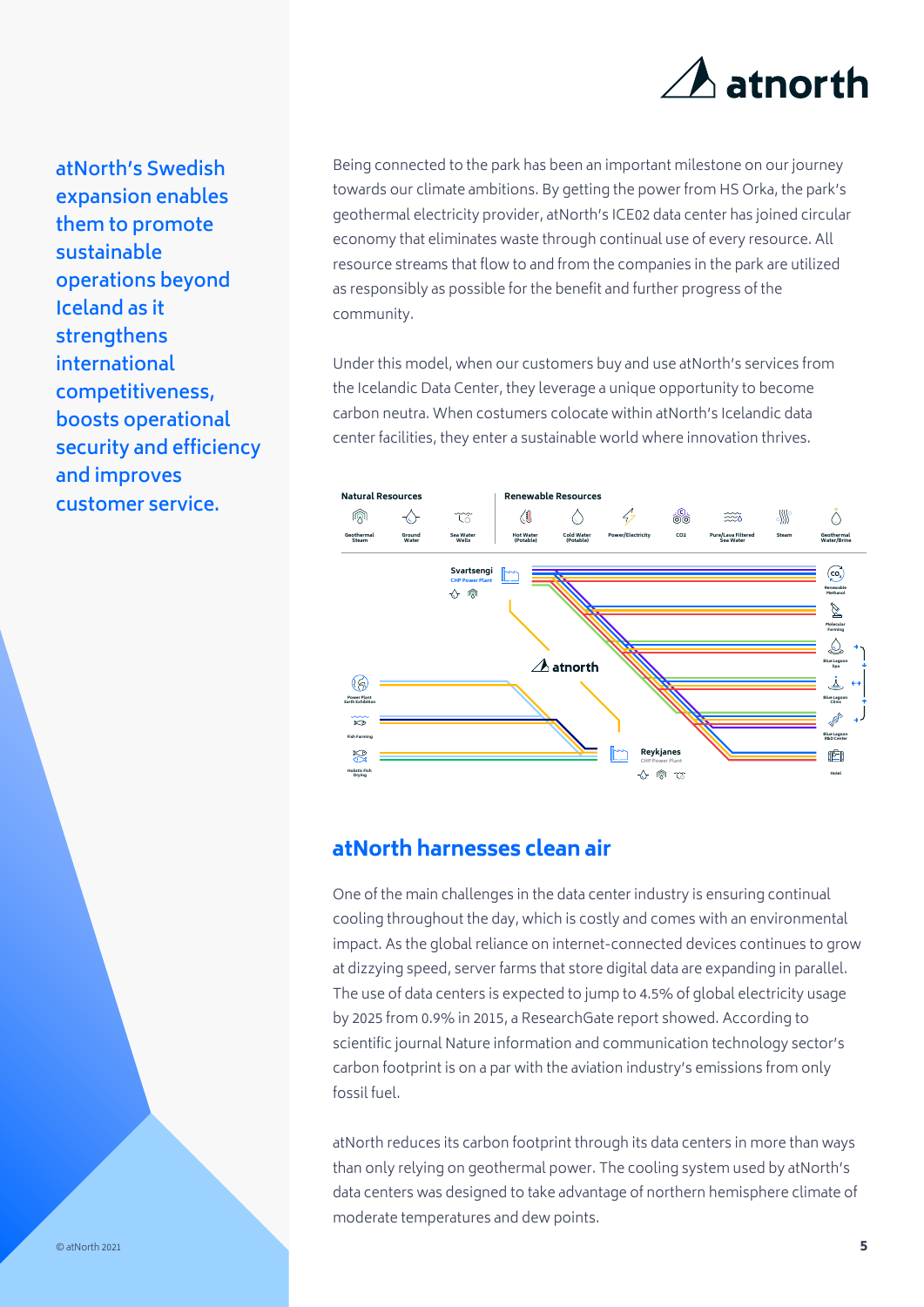

**Air temperatures range from around freezing 0 °C to 13.3 °C, creating perfect data center conditions that enable significant reductions in the amount of electricity used to keep data center servers cool.**

By bringing in and circulating only the cool outdoor air in the server rooms, atNorth has eliminated the need for mechanical cooling from chillers or other equipment with compressors. In typical data centers, mechanical cooling systems can account for more than 50% of a data center's power usage.

# **atNorth's SWE01: Stockholm Data Center uses heat from servers to heat local homes**

2nd half of 2021 atNorth's SWE01, Sweden's first sustainable, high-performance data center will go live in Kista, Stockholm in Sweden to meet growing demand for large scale computing projects. atNorth's partnership with Sweden's energy provider Stockholm Exergi is an important part of atNorth's effort to maximize the energy efficiency of this state-of-the-art data center, engineered to accommodate demanding compute environments in the most energy efficient manner possible with minimal environmental impact in the country's capital. atNorth's facility is placed in Stockholm Data Parks, while using the heat generated by the computing equipment in the facility to heat residential neighborhoods in the surrounding area.

Instead of wasting the heat by emitting it out of the facility as most data centers do, atNorth will harness it for the benefit of Stockholm residents whose energy bills will be greatly reduced. So, not only will this partnership enable a sharp boost of the data center's energy efficiency for the benefit of its tenants and [customers, but it will also uti](https://advaniadc.com/about/locations/stockholm-data-center)lize a resource that is traditionally treated as surplus waste.

**The Stockholm data center** is atN[orth's](https://advaniadc.com/about/locations/thor-data-center) first data center outside of Iceland where it already runs two top-tier data centers: one is the **ICE02 data center** located in the Resource Park and the other is the **ICE01 data center** in Hafnarfjordur, in the capital region of Reykjavik.